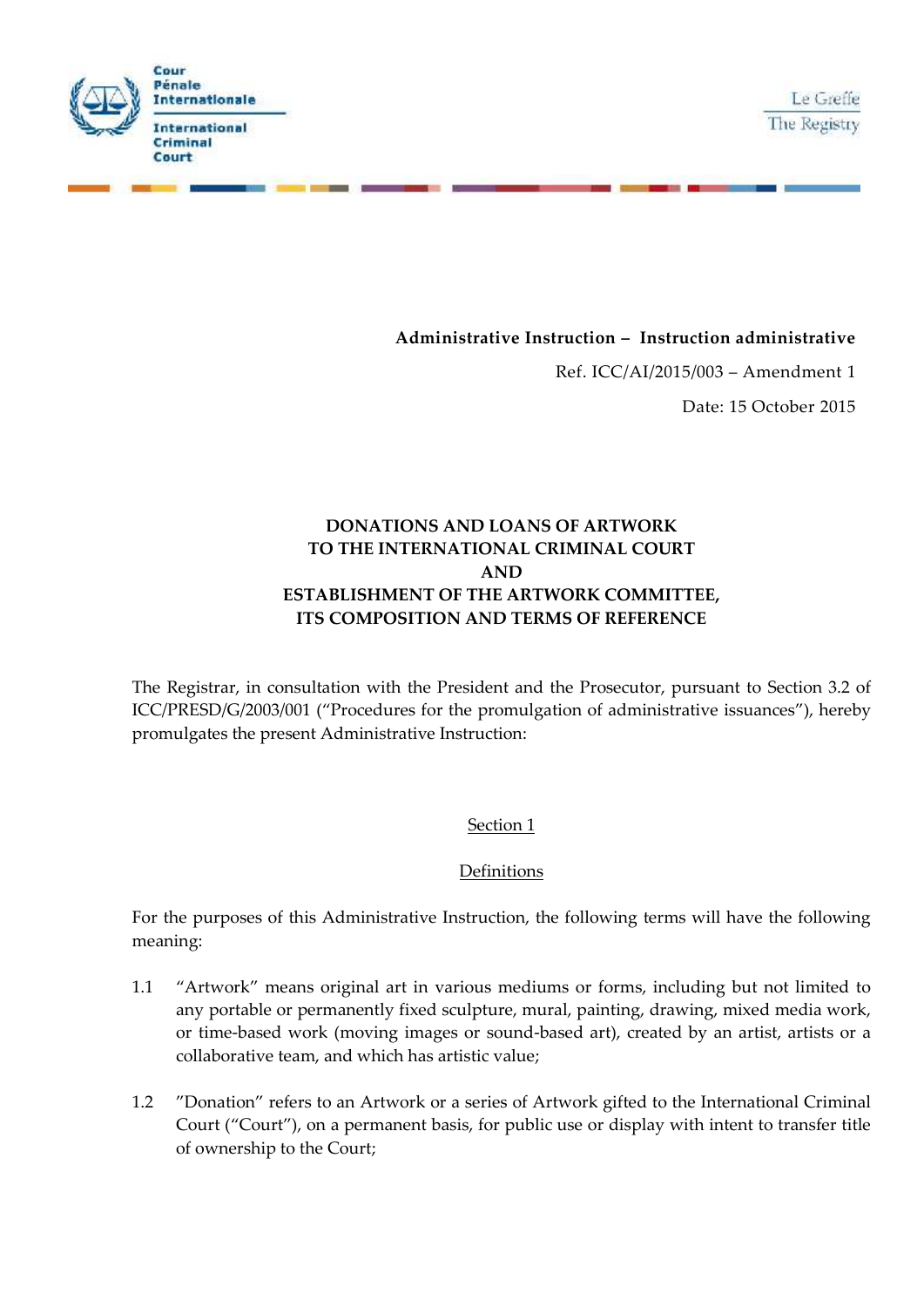1.3 "Loan" refers to an Artwork or series of Artwork entrusted to the Court for a period of time, for public use or display, to be returned to the owner at the end of the use period.

## Section 2

### Purpose and Scope of Application

- 2.1 The purpose of this Administrative Instruction is to regulate Donations and Loans from States Parties to the Rome Statute ("State Party" or "States Parties") made to the Court.
- 2.2 This Administrative Instruction does not apply to:
	- 2.2.1 donations or loans made by States Parties for specific purposes such as sponsoring events, activities or renovations of parts of the Court's premises;
	- 2.2.2 donations to the Trust Fund for Victims or to any other Trust Fund established either by the Court or by the Assembly of States Parties, which will be governed by the relevant internal legal provisions; or
	- 2.2.3 gifts given to elected officials, staff members or other individuals.
- 2.3 In case of ambiguity regarding a piece of Artwork entrusted to the Court in a different context than the one addressed in this Administrative Instruction, the Court shall clarify with the State Party the nature of the offer made and, subsequently, determine the related procedures and criteria to be followed in accordance with the provisions of this Administrative Instruction and other applicable provisions.

## Section 3

#### General Criteria

The acceptance of Artwork to be donated or loaned to the Court shall be subject to the criteria set forth in this Section.

*Number of pieces of Artwork to be donated or loaned*

- 3.1 The Court shall accept not more than one piece of Artwork donated by each State Party.
- 3.2 The Court shall accept not more than one piece of Artwork at a time, loaned by each State Party, unless otherwise recommended by the Artwork Committee and approved by the Registrar. Such recommendation and further decision shall be duly justified and must take into account the best interests of the Court, a Donation made by that same State Party and the principles of fairness and equal treatment of States Parties.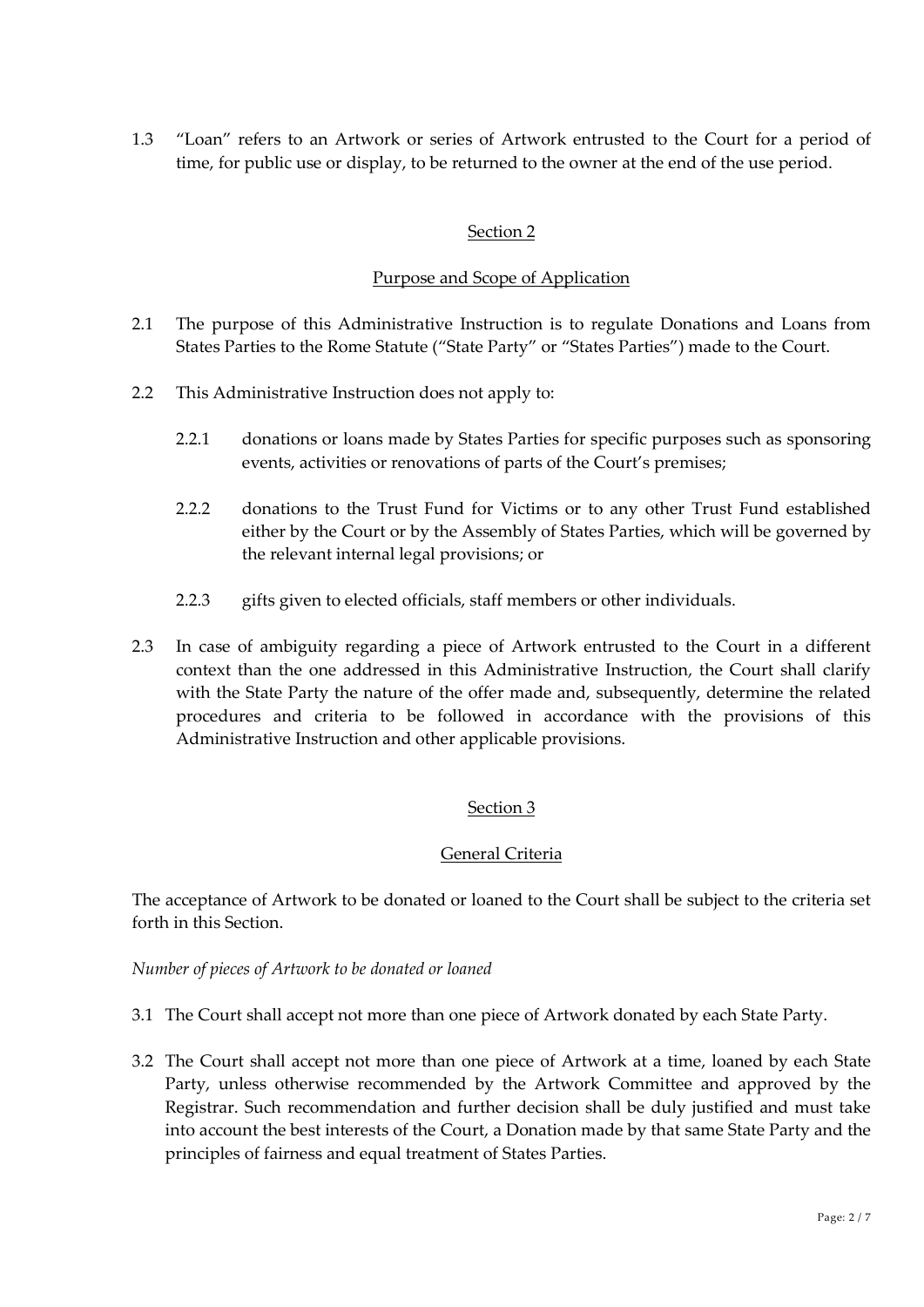#### *Characteristics of the Artwork*

- 3.3 The donated or loaned Artwork should be indigenous to the donor or lender State Party, as applicable, and of high artistic or historical value. The Artwork must epitomise the goals, values and principles represented by the Court, as reflected in the Preamble of the Rome Statute. It must not undermine the maintenance of peaceful and friendly relations among the States Parties.
- 3.4 The donor or lender State Party, as applicable, will ensure that the conditions set out in Section 3.3 are met before proposing a donation or a loan to the Court.

#### *Costs associated to the delivery, installation, maintenance, cleaning and conservation*

- 3.5 All costs related to the donated or loaned Artwork will be borne by the donor or lender State Party, as applicable, which includes, without limitation, delivery, installation and maintenance costs, and, if required by the nature of the Artwork, specialised cleaning or conservation charges.
- 3.6 The Court shall only support the regular running costs related to any electricity and water supply.

#### *Insurance coverage and related costs*

- 3.7 Unless it decides otherwise, the State Party will insure the Artwork and continue to bear all associated costs. Prior to the transfer of the Artwork to the Court, the Court will verify that evidence of the adequate insurance coverage is provided by the donor or lender State Party, as applicable.
- 3.8 Where the State Party has decided to not insure the donated or loaned Artwork, the Court shall not be obliged to do so.

#### *Liability for damages to, or destruction of, the Artwork*

3.9 The Court does not accept any liability for damages to, or destruction of, the Artwork.

#### *Intellectual Property Rights*

- 3.10 The Court will hold, to the extent permitted by law, all intellectual property rights in relation to the donated Artwork. The donor State Party will guarantee and secure that, prior to the transfer of the Artwork to the Court, no third party holds any intellectual property rights over the donated Artwork.
- 3.11 Loaned Artwork will remain the property of the lender State Party or the third party to whom the Artwork belongs, which will hold all related intellectual property rights, unless otherwise decided by the State Party or by the third party, upon granting to the Court, for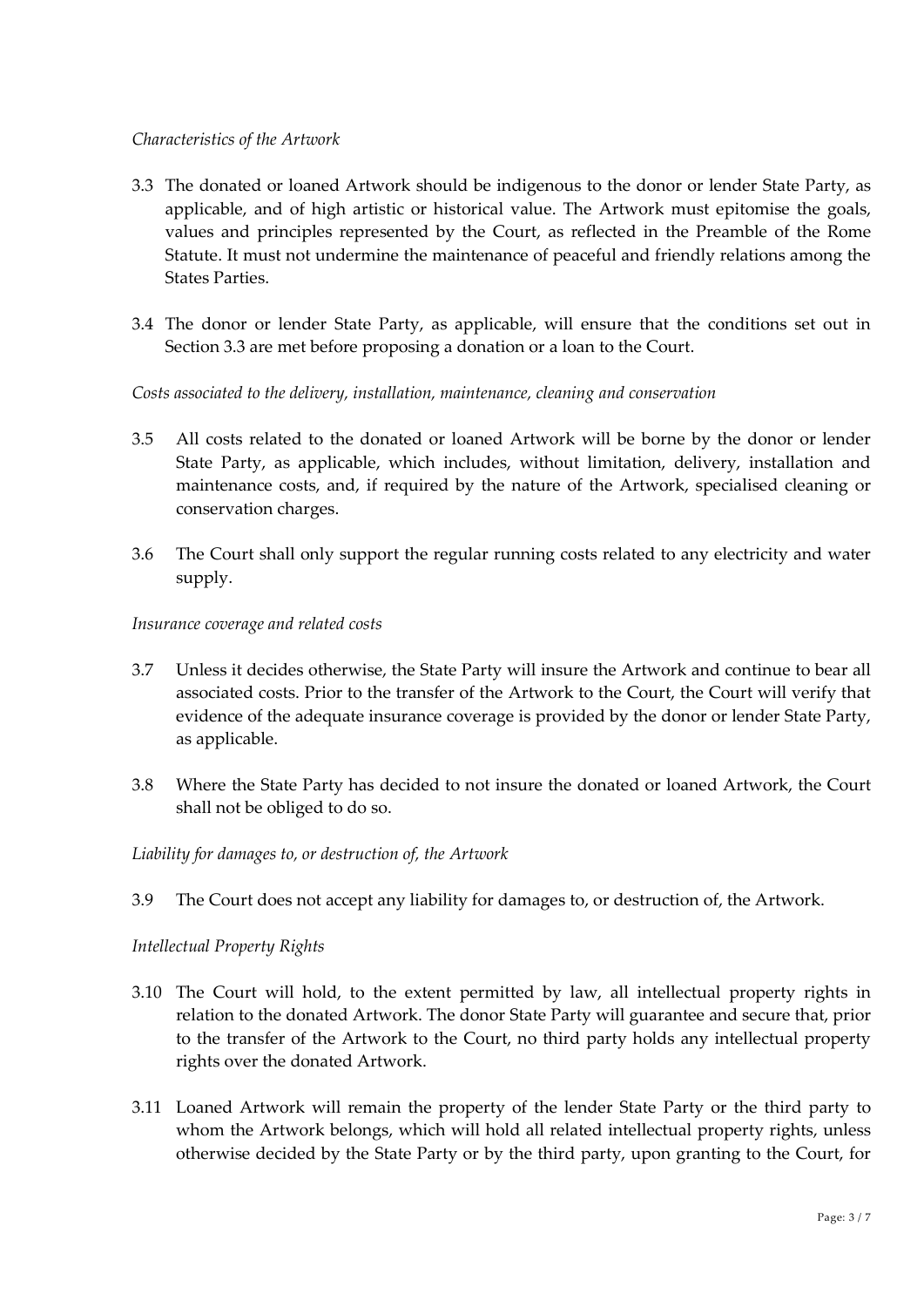the period of the loan and to the extent permitted by law, a temporary intellectual property rights' license.

## Section 4

## Artwork Committee

- 4.1 An Artwork Committee ("Committee") is hereby established, whose mandate is to review offers of Artwork to be donated or loaned to the Court, in accordance with the criteria set out in this Administrative Instruction, and to make recommendations to the Registrar on their acceptance or rejection.
- 4.2 In close consultation with the donor or lender State Party, as applicable, the Committee will also advise on a location within the Court's premises where the accepted Artwork should be displayed. When reviewing the offers of Artwork, the Committee shall take into consideration legal, financial and practical implications arising from the acceptance of the donation or loan, as well as any related managerial, security and/or safety concerns.
- 4.3 The Committee shall be comprised of one Secretary, six members and six alternate members from the various organs of the Court. The Secretary of the Committee is not a member of the Committee and shall serve in a non-voting capacity.
- 4.4 A quorum of four members will be required for the review of each offer and submission of the related recommendations to the Registrar, under the terms set out in Section 4, provided that the Presidency, the Office of the Prosecutor and the Registry are all represented.
- 4.5 The members, alternate members and Secretary of the Committee will be appointed by the Registrar, in consultation with the President and the Prosecutor, for a twelve-month period, renewable. The appointment of the members and alternate members shall be based on their expertise and knowledge in the areas of art, public affairs, external relations, security and facilities management. Due consideration shall also be given to geographical representation and gender balance.
- 4.6 The Committee may include, in the context of a specific Formal Offer, when authorised by the Registrar or upon the Registrar's request, *pro bono* external experts who are certified and accredited authorities/specialists in the artistic domain or in a specific geographic region.
- 4.7 The recommendations of the Committee to the Registrar shall be adopted, whenever possible, by consensus. If such consensus is not possible, both the majority's considerations and decision and dissenting view(s) shall be submitted to the Registrar for his/her review and final decision.
- 4.8 The Committee shall develop Standard Operating Procedures on its working procedures, methodology and functions. These Standard Operating Procedures shall be submitted to the Registrar for approval and subsequent publication on the Court's website.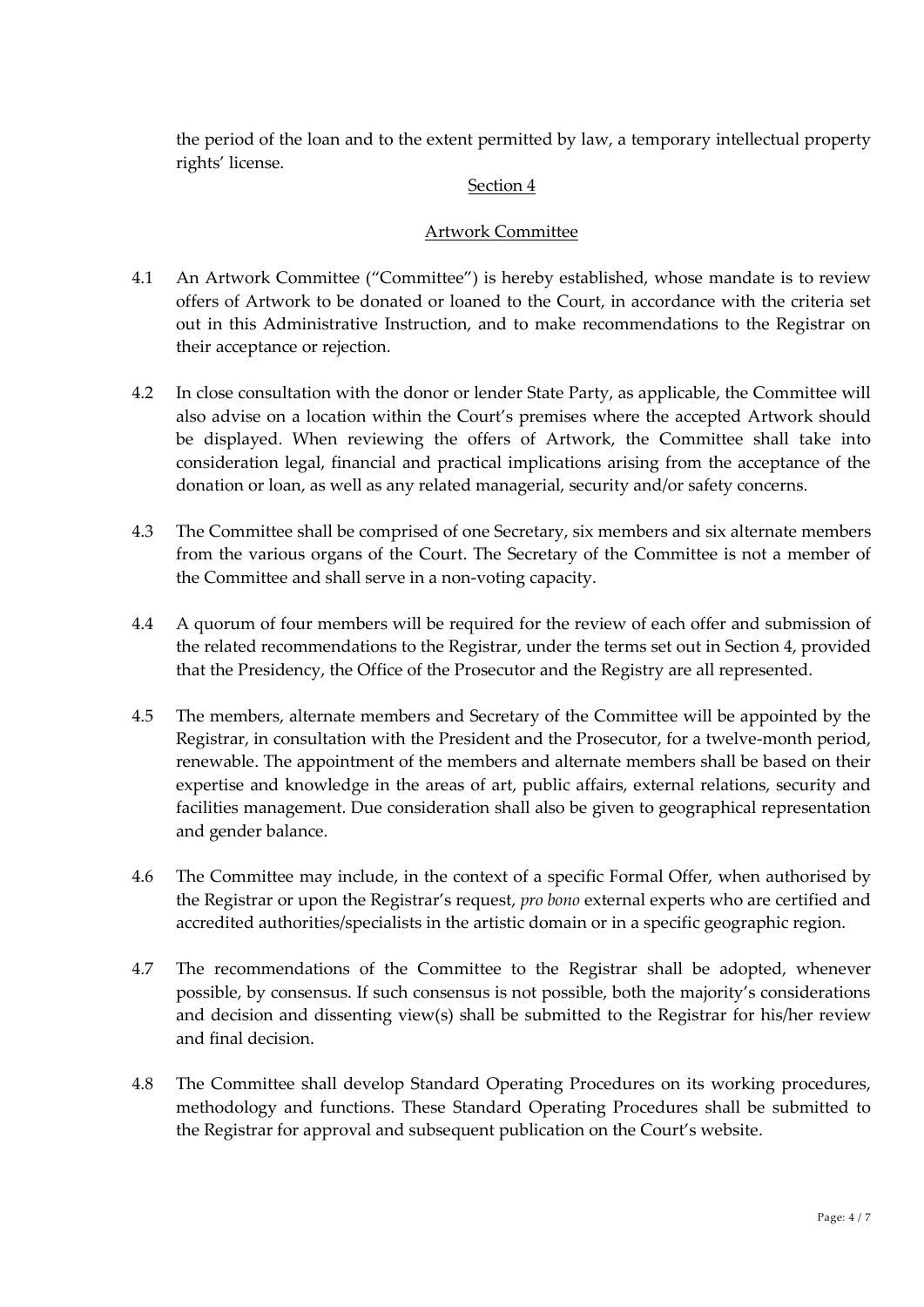#### Section 5

### Procedure for Accepting and Displaying Artwork

- 5.1 The Court shall seek a formal offer from the State Party that intends to donate or loan a piece of Artwork ("Formal Offer"), which shall contain the following information, data and documentation:
	- (a) Indication whether the Artwork is to be donated or loaned to the Court;
	- (b) Statement on how the proposed Donation or Loan fulfils the conditions set out in Section 3.3 above;
	- (c) Artist(s)'s name and brief résumé with his/her/their biography(ies), qualifications, list of works and other pertinent information, as well as appropriate publicity material;
	- (d) Photographs, sketches or other images of the proposed Artwork, where applicable;
	- (e) Detailed description of the Artwork, including of the materials used, dimensions and weight;
	- (f) Background information on the origins of the piece and a warranty of its originality, as well as, if possible, documentation of its provenance.
	- (g) Period of the Loan, in case of loaned artworks;
	- (h) Estimated financial value of the piece;
	- (i) Confirmation of the State Party's willingness and capacity to transfer, to the extent permitted by law, the intellectual property rights related to the Artwork in favour of the Court; and
	- (j) Confirmation of the State Party's willingness to support any costs set out in Sections 3.5 and 3.7 above.
- 5.2 The final decision on an offer of Artwork from a State Party shall be made by the Registrar, upon the Committee's recommendation. The Registrar shall inform the State Party proposing the Artwork, within six months of receipt of the offer, in writing of the decision to accept or reject the offer; in the latter case, an explanation of the decision shall be provided.
- 5.3 The Registrar, upon the Committee's recommendation or on his or her own initiative, may request the State Party to provide clarifications or additional documents, information or data necessary for taking a final decision.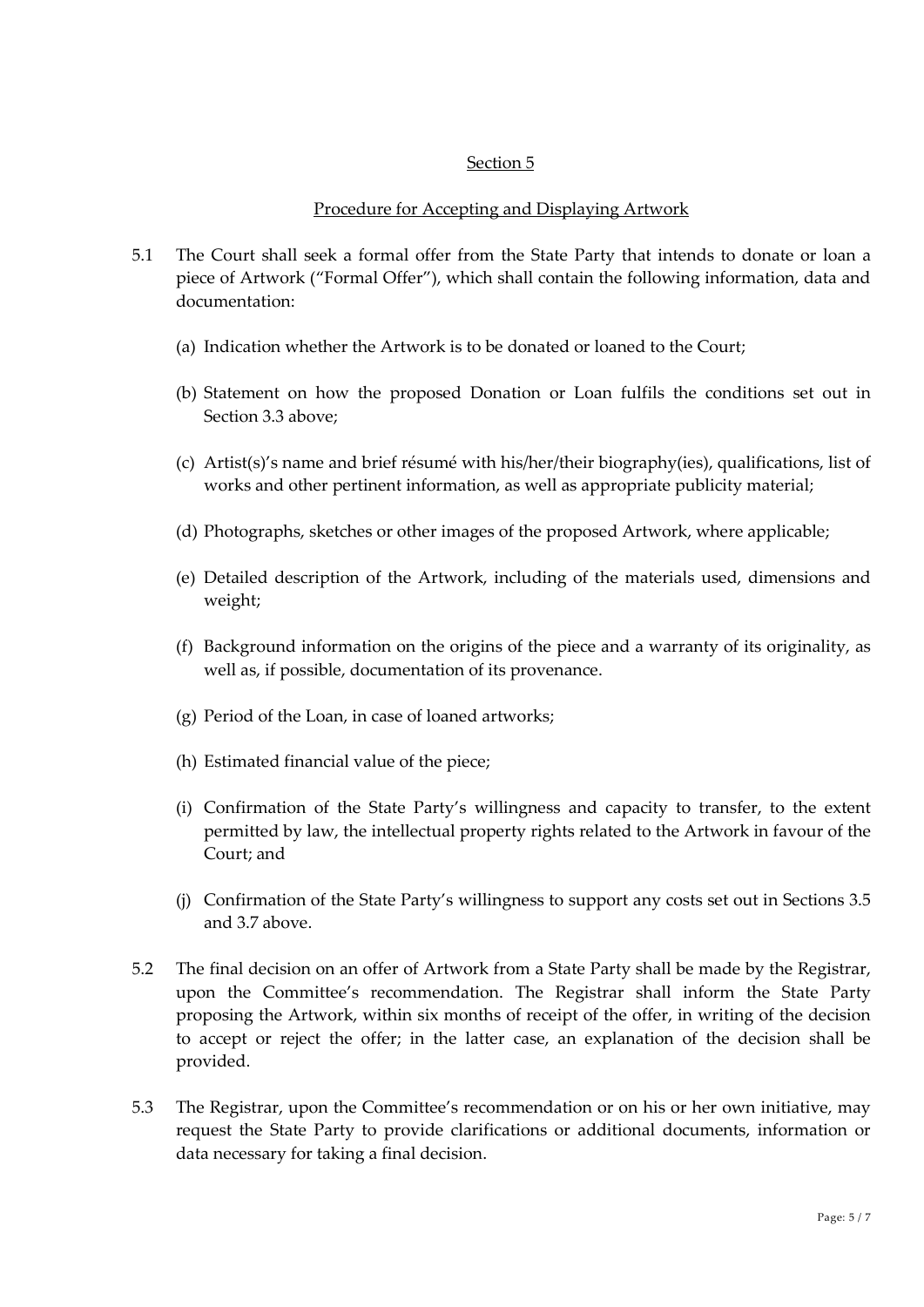- 5.4 Once a proposed Artwork is accepted by the Court and the State Party has been informed, a donation or loan agreement will be entered into between the Court and the State Party, under the terms set out in Section 6, on the basis of which the necessary technical, operational and logistic arrangements will be made for the delivery of the Artwork to the Court.
- 5.5 Once received, the Artwork will be registered in an Artwork Collection Log maintained by the Registry.
- 5.6 The Artwork shall be displayed in an appropriate location on the Court's premises with an indication of the donor or lender State Party, full name of the artist(s), title and date of the Artwork, and a brief description of its artistic, cultural or historical relevance, in both English and French.

#### Section 6

#### Donation or Loan Agreement

- 6.1 All Donations and Loans shall be subject to a written agreement between the Court and the State Party.
- 6.2 The Donation or Loan Agreements shall contain the terms and conditions related to the Donation or Loan of the Artwork. They shall contain all information provided in the Formal Offer, as set out in Section 5.1, as well as:
	- (a) A description of the costs to be borne by the State Party, pursuant to Sections 3.5 and 3.7 above, including terms of payment and conditions related to the processes of cleaning, maintenance and conservation of the Artwork;
	- (b) Insurance coverage;
	- (c) The condition that Court does not accept any liability for damages to, or destruction of, the Artwork;
	- (d) Confirmation of the transfer of intellectual property rights, to the extent permitted by law;
	- (e) Confirmation whether any third party owns any intellectual property rights over the donated or loaned Artwork; and
	- (f) Other information, data, undertakings, warranties, and disclaimers as deemed necessary and appropriate by the Court or the State Party.